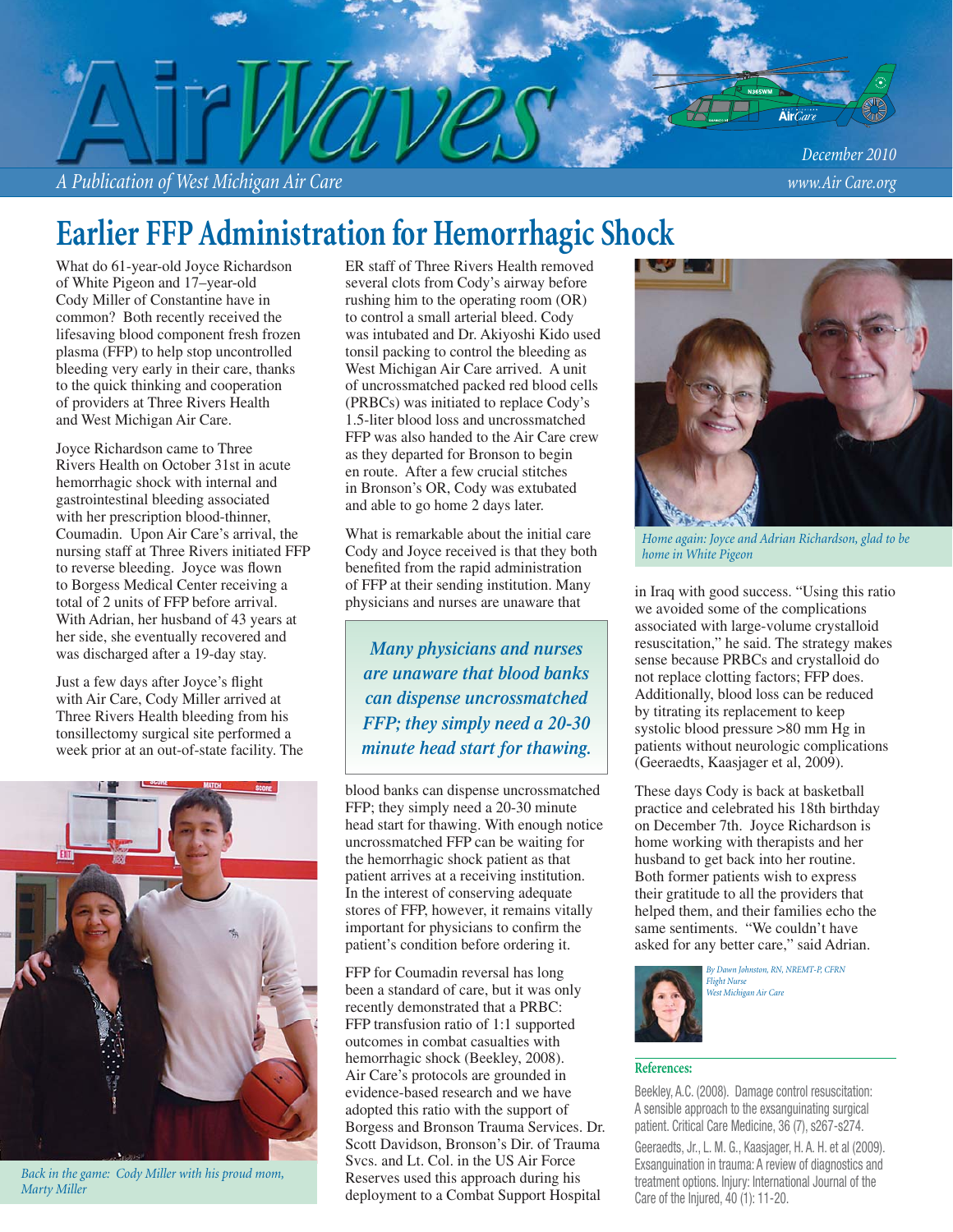# **Trauma Scene to Borgess Medical Center**

Hauling logs out of the woods with his Ford Tractor, Jeffrey Sutherland was on his last run of the day on April 17, 2010 when his haul caught on something and the tractor abruptly rolled on top of him. With the tractor nearly crushing his chest and pinning his leg, Jeffrey fought to breathe fully and keep calm. Nonetheless, he was amazed when help arrived just moments later. Crews from Pennfield Fire Department and Lifecare Ambulance worked for almost 2 hours gingerly extricating Jeffrey from under the tractor and monitoring his condition so he wouldn't suffer additional injuries.

When Jeffrey was freed, West Michigan Air Care flew him to Borgess Medical Center. Jeffrey's face was flushed and his eyes red with broken blood vessels from when the tractor rolled onto his chest. His leg was crushed and bruised but the flight crew noticed his pale, pulseless foot had started to "pink up" after extrication. The crew provided IV fluids and pain control during the 12-minute flight to Borgess, where Jeffrey said he received great care. "Everything was done before my wife even got to the hospital," he said.

The next day in his Borgess suite, Jeffrey spotted a walker against the wall and without waiting for an invitation, took it for a test drive, much to his caregivers' surprise. Working with therapists, Jeffrey began walking better and went back to his job for a mechanical contractor in about a week.

Today, Jeffrey is getting around just fine. The accident slowed him down but not for long. "I didn't play softball this year, but I will next year," he smiles. Jeffrey still marvels at how smoothly the trauma system worked for him. "The [rescuers] response time was unbelievable, and the ER was quick and advanced … just like the TV shows," he said.



*Wondering what happened to the patient in this photo? Jeffrey Sutherland (pictured at right) is doing well and wishes to thank all who helped rescue him last April.*

## **Photo Submission**

*Thanks to Rob Wetterholt, Western Michigan University student, for catching this great photo of Air Care landing.*



*Send us a photo we use in print and we'll send you an Air Care hat and t-shirt! Email photos to photo@aircare.org*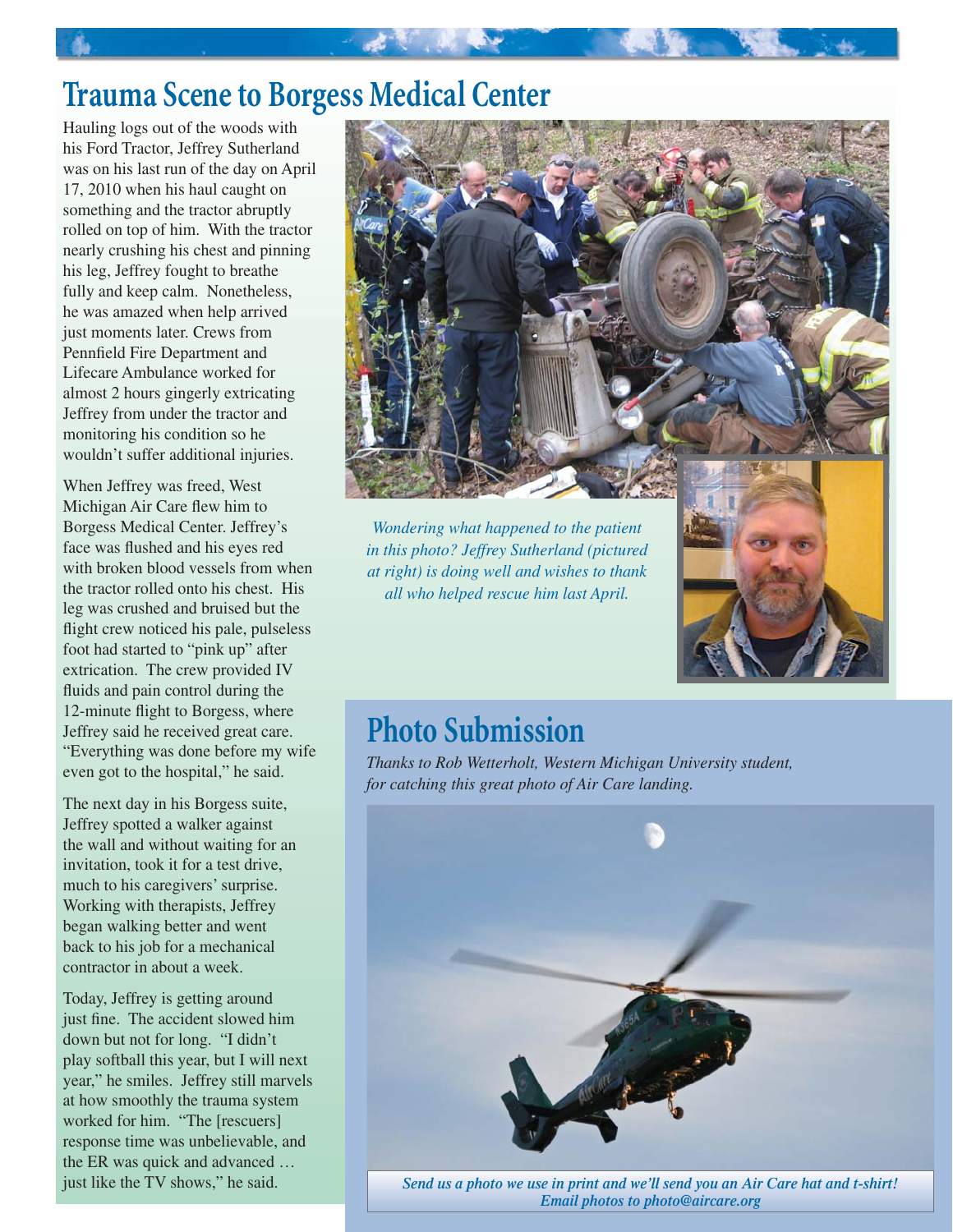# *Fly Guides* **take the Guesswork Out of Calling Air Care**

It's a tricky spot for any health care provider to be in: Is this patient hurt enough or sick enough to call Air Care? Should I put Air Care on standby or wait for the paramedic to arrive? Making a decision under high pressure is difficult without clear guidance, but West Michigan Air Care is here to help.

"People don't want to make a mistake," said Kevin Franklin, flight nurse and Utilization Review Coordinator for Air Care. That's why Kevin created regional helicopter activation criteria or *Fly Guides*, a portable "advisor" that indicates when to call Air Care for critical medical or trauma patients. Doctors, nurses, EMS providers, first responders, and even dispatchers can consult their respective *Fly Guides* to determine whether to call Air Care. Borgess and Bronson Trauma Services fully support the *Fly Guides*.

Air Care's new helicopter activation criteria for trauma are based on recommendations handed down from the CDC and the Michigan Trauma Coalition which are more helpful and specific than the old "mechanism of injury" criteria. Our *Fly Guides* have been adapted specifically to southwest Michigan's trauma system and

provide physiologic criteria, which helps providers activate the helicopter earlier and with more confidence that they're sending an appropriate patient.

一起意, 此事

It's easy to find your *Fly Guide* at www.AirCare.org. Just click on the **When to Request** tab and then select the version for your level: Community Hospital, Paramedic, First Responder or Public Safety Access Point (911 Dispatchers).



**865W** 

**NivCare** 

## **Jackson County Ambulance Uses Air Care's Paramedic**  *Fly Guide* **Principles**

On July 12, 2010 at 8:22 p.m., the Air Care "ship check" and nightly duties had just been completed when the tones went off for a "go-scene flight". At 8:26 p.m. Air Care's Dauphin helicopter lifted from the helipad en route to Jackson County for a scene rendezvous with an ALS ambulance. During the  $60 +$ mile, 21-minute flight to the rendezvous point, it was reported that Jackson County Ambulance Service was transporting a 15-year-old patient when they encountered significant complications and were still more than an hour from their destination hospital.

When the Air Care medical crew arrived, the patient was found to be in respiratory failure and hypoxic despite maneuvers attempted by EMS. The ground crew also reported prolonged seizure activity prior to Air Care's arrival. Air Care's medical crew quickly performed a rapid sequence induction (RSI) with an optical laryngoscope to secure the airway. Since the patient had recently been diagnosed with a neural abnormality, transport was resumed via air to a specialized pediatric neurosurgical facility and ventilations were supported with the onboard ventilator. A loading dose of the anticonvulsant Dilantin was administered to prevent a recurrence of seizure activity.

As Air Care arrived at the pediatric neurosurgical hospital, the patient's vital signs were stable and within normal limits. Oxygen saturations, EtCO2, and minute ventilation had been maintained throughout his care and no further seizures were encountered. The patient remained hospitalized and completed a neurosurgical repair without further incident.

This is just one real-life example of regional EMS crews calling Air Care appropriately for the definitive care and speed of transport we bring to the bedside of every patient. Air Care's *Fly Guides*  can help you do this every time. Whether you are calling from the field or from a regional facility, requesting Air Care not only extends your resources, but can also lead to improved patient outcomes.

> *By Kevin Franklin, CFRN/EMT-P Flight Nurse West Michigan Air Care*